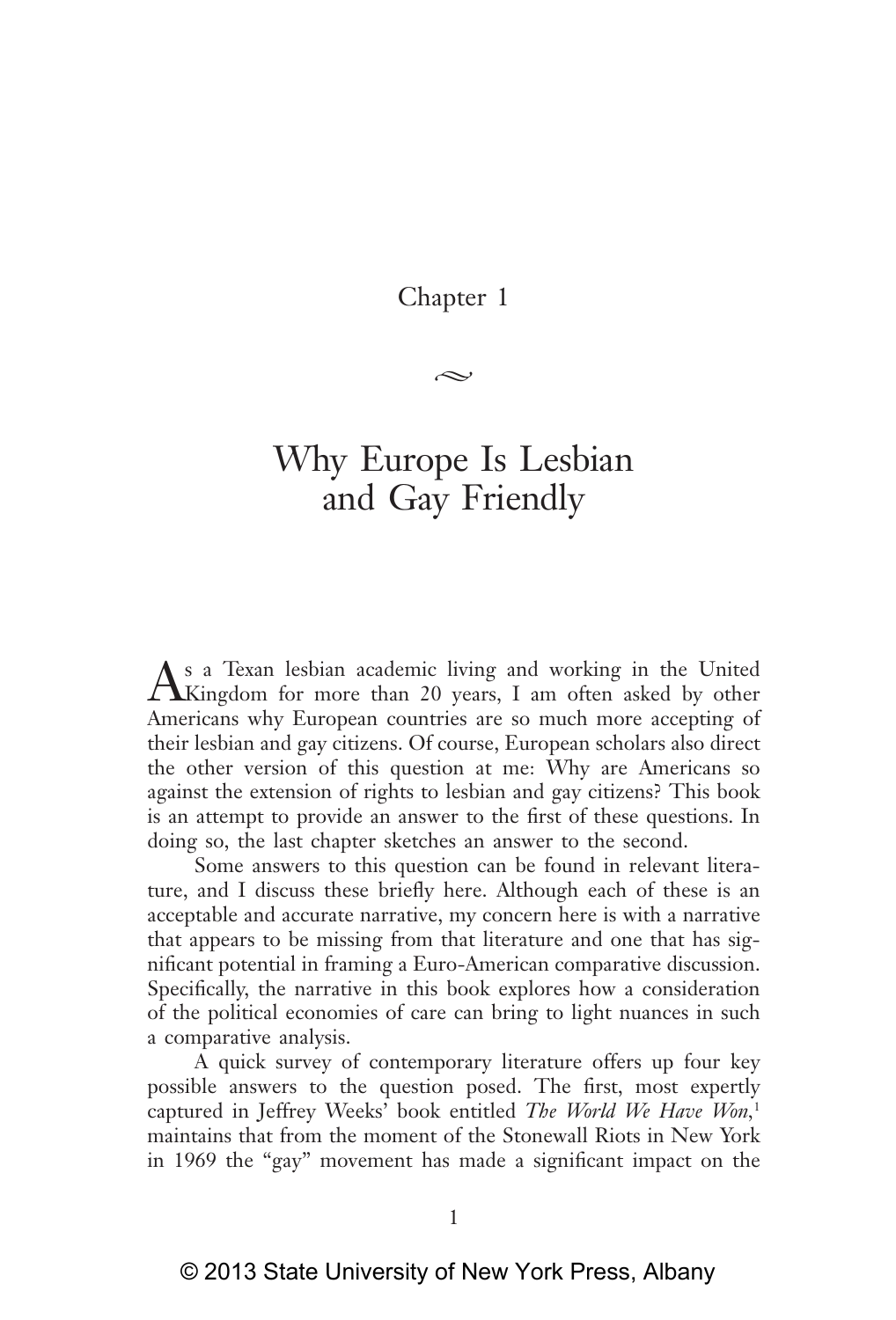cultures, politics, and policies of the Western world. Familiar new social movement literature outlines the importance of key political moments where activists took to the streets demanding change. Likewise, historians and ethnographers compile moving accounts of activists organizing as a community in order to protect individuals from harm, and provide basic care, as the discovery of HIV/AIDS led to homophobic backlash, marginalization and, in some cases, the denial of medical care and welfare. Over time, activists gained experience in engaging with the institutions of the state and became more professionalized in securing voluntary sector/nonprofit financing,<sup>2</sup> in provision of care and services as well as in the art of political lobbying and rational, elite persuasion. For example, Ricardo Llamas and Fefa Vila note the development of a "homocracy" from two fundamental aspects of Spanish activism: "an establishment of social centers" and "provision of social services around AIDS prevention and information hot lines."3 It is clear that the "gay movement" matured and, now more inclusive of a range of non-heterosexual identities, has become a more sophisticated political actor in most Western democracies.

With such political professionalism developing in Western democracies, there began to emerge a few moments—brief and sporadic at first—in political discourse in which a few leading politicians or local policymakers would take a political risk by calling into question the traditional notions of equality, justice, or rights—brave attempts to reframe the debate and raise the opportunity for a redefinition that was more inclusive of lesbian and gay citizens. As these moments increased, a second narrative emerged mapping these as indicators of an ideological shift. A few European countries were able to set the bar for good practice in nondiscrimination and inclusivity to which others could aspire. Reflecting on these moments, Kees Waaldijk employs a policy developmental model that outlines how this shift might take place over time within any one country and how this might lead to increased policy sharing.4 Others, Kelly Kollman and David Paternotte for example, map the reframing of human rights to include same-sex relationships as a global phenomenon.<sup>5</sup> This narrative suggesting an ideological shift does have its challengers. The history of modern political theory attests to the difficulty of agreeing on even the most basic values of liberal democracy. Within the lesbian, gay, bisexual, transgender (LGBT) academic community—just as within all philosophical discourse—the reaction to shifting values is often: "Whose justice? Which equality?"6 Backlash to inclusivity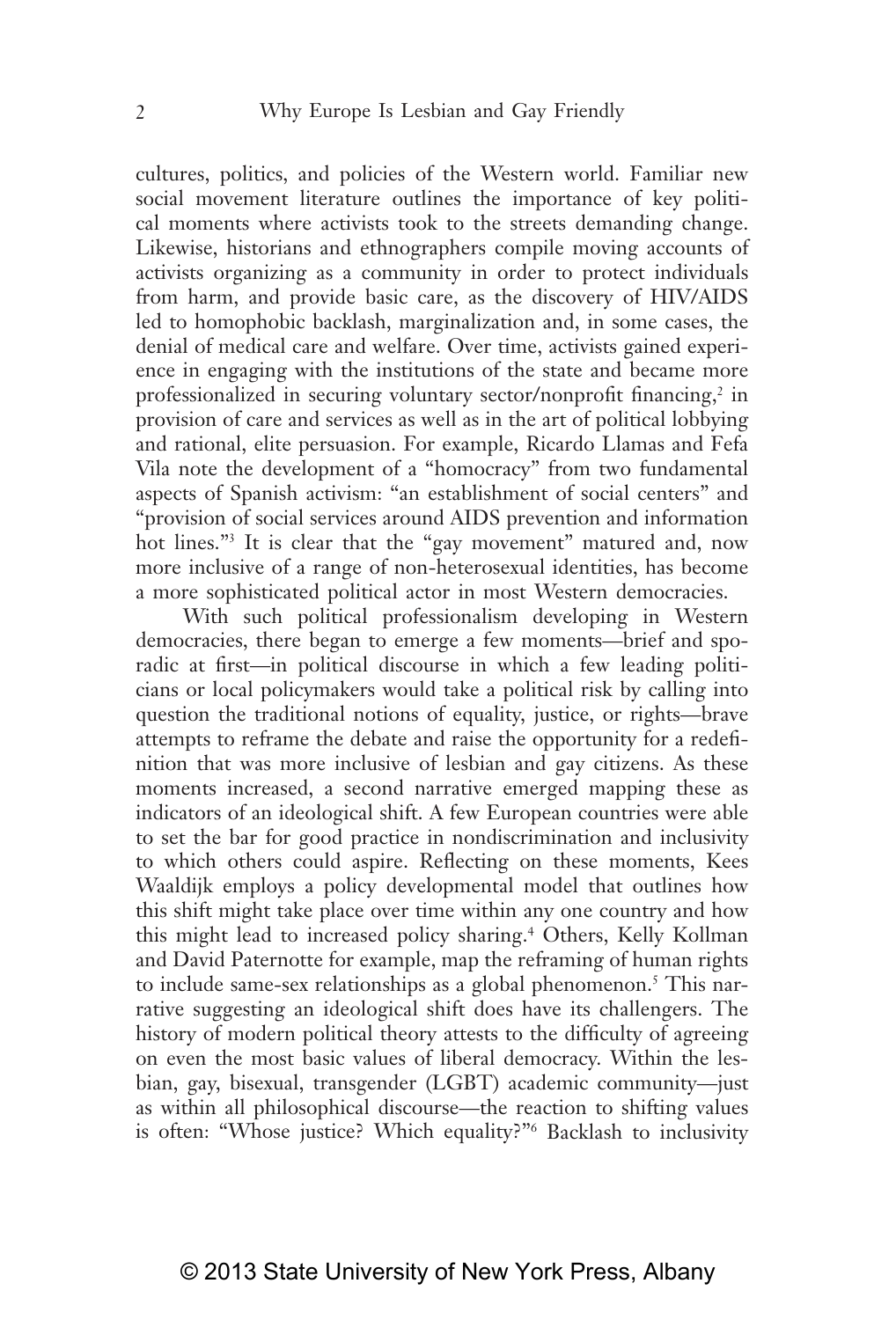in the Social Chapter, for example, continues to mark the European debate where social conservatives from the political right feel threatened by attempts to expand the umbrella of justice or rights to include non-heterosexual citizens. Arguably, for each of these ideological shifts there is a counter-argument against new definitions of justice or equality. This opposition has been significant in each European country—those that are now more "friendly" and those, such as Poland, that continue to be substantially less or unfriendly.

A third explanation points directly to the construction of the European Union (EU) as unique political terrain for introducing social change. To be sure, the construction of the EU did present windows of opportunity in which inclusive policies could be framed as economically beneficial. Developing social policy interventions was justified if the laws of member states were distorting competition or damaging the creation of economic union, for example, by inhibiting the free movement of labor.7 Social changes, however, were limited to the lowest common denominator of what was politically feasible and facilitated economic interdependency. The harmonization envisioned in Article 117 was understandable as the six original signatory countries had similar welfare regimes however as member states increased, so did the social values and policy diversity. Despite this diversity or a detailed European blueprint for social protection, what emerged over the following decade—by way of green and white papers on more specific social policy issues, social action programs, and judgments in the European Court of Justice (ECJ)—has been the fleshing out of fundamental values around fair treatment in employment, responsibility for public health, environmental protection, and nondiscrimination.8 The driving force behind these incremental articulations of European social values continues to be economic competitiveness.

With regard to lesbian and gay friendliness, this third narrative about opportunities presented in the development of EU economic and social policies must be set against the structural difficulties that seem to undermine the coherent advancement of lesbian- and gay-friendly EU policies. On the one hand, the link between the commitment to economic integration and the need for social policies to facilitate it offers unique possibilities for policy development. For example, institutional conversations about employment, equal consideration under the law, and free movement of workers provide opportunities for discussing discrimination based on sexual orientation without directly confronting specific hostile national constituencies. Beck and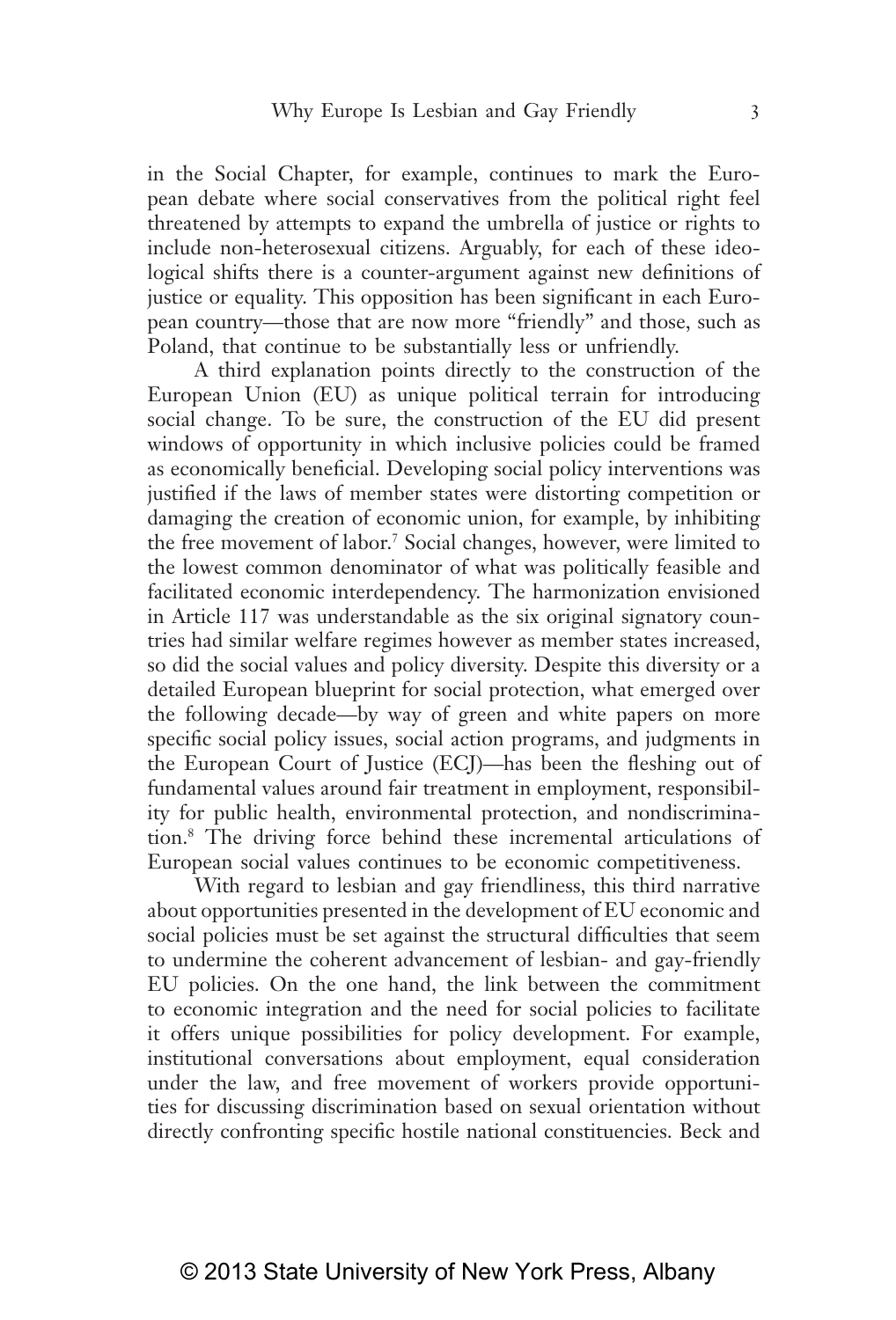others note the ample opportunities within the European solution to achieving social justice within a capitalist market system.<sup>9</sup> However, the subsidiary nature of European institutions and the open method of coordination (OMC) leave significant scope for national interpretation. Therefore, although there has been a creation of opportunities to discuss economic inclusion for lesbian and gay citizens, there is no guarantee of agreement on issues of social values, particularly beyond the remit of economic efficiency and competition.<sup>10</sup> Narratives about commitments to harmonization must be balanced with a nuanced appreciation of the diversity of cultural values that may be at odds with the social inclusion of lesbian and gay citizens. Moreover, the expansion of the EU further challenges an assumption of shared social values. To that end, the ideological, historical, and institutional context of the EU serves as only one part of the explanatory narratives about why Europe is lesbian and gay friendly.

A fourth narrative can be found in quantitative data regarding the shift in social attitudes toward gay men and lesbians, or as most often articulated in data sets "homosexuality." For example, 2007 Pew Research Center Global Attitudes Project found that in Western Europe "clear majorities say homosexuality is a way of life that should be accepted by society."11 Similarly, longitudinal evidence is detailed in work such as the British Social Attitudes Survey, which found in 1983 that 62% of those surveyed thought homosexuality was always or mostly wrong. However, by 2008 only 36% held this view.12 This data resonates with similar findings from the United States tracking the shift in attitudes over time. In a *PS* symposium on same-sex marriage, for example, Gary Segura summarizes this literature noting that when "more respondents attribute homosexuality to nature, rather than nurture, opposition to same-sex marriage declines."13 Such attitudinal factors act as a precursor to and a justification for legislative and judicial intervention that supports inclusivity of lesbian and gay citizens. There is increasing evidence, then, suggesting that the advancement of friendly policies may be facilitated by changing social attitudes and that these changes are particularly accommodating in Western Europe.

Each of these possibilities provides a rational narrative that may help one articulate an answer to "Why is Europe lesbian and gay friendly?" Arguably there is more than one answer to the question. It seems most likely that it is the overlapping dynamics of multiple narratives that gives a contextualized picture of what is unique about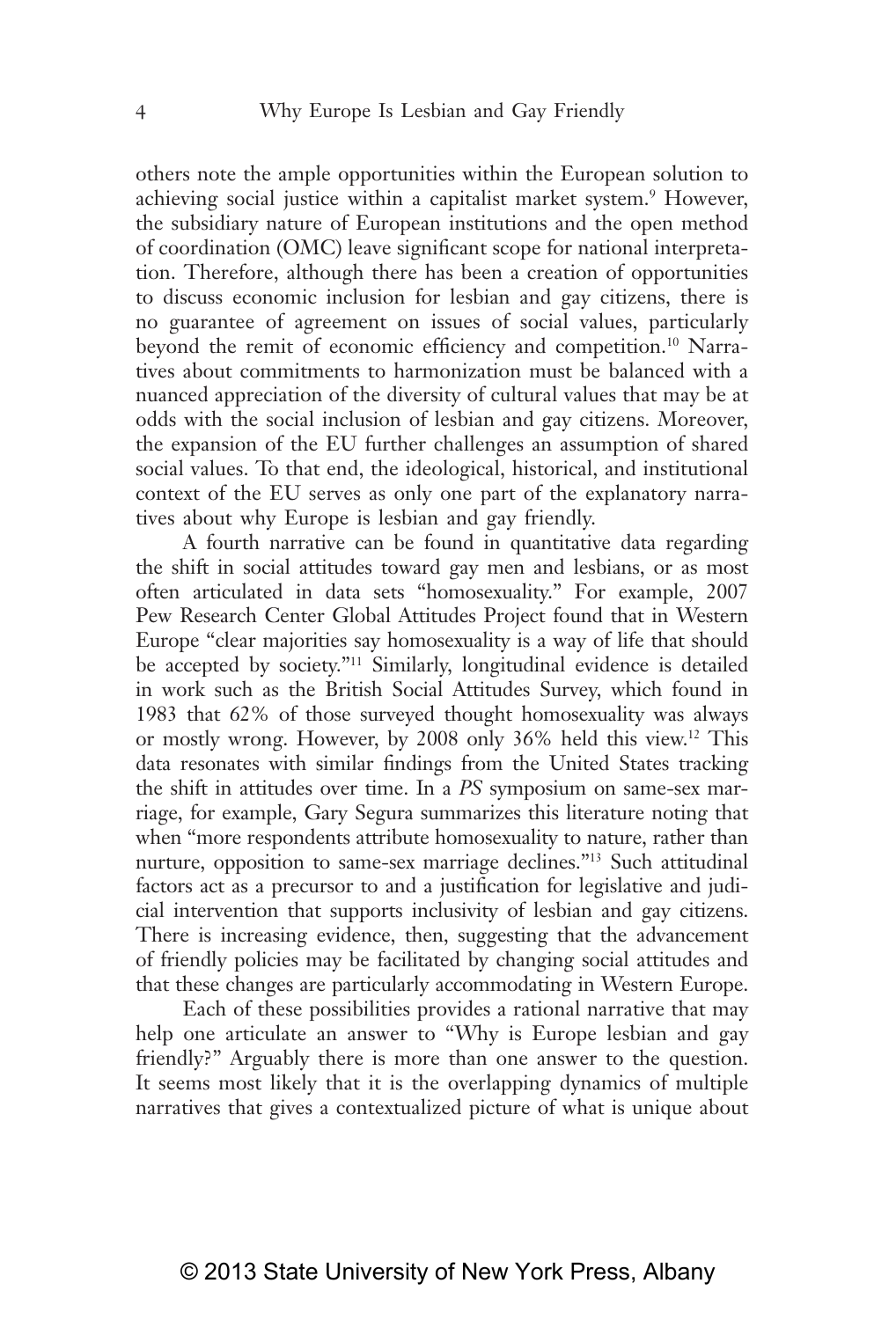some European countries in this particular area of policy development. However, I believe the literature seems to have one significant gap that, when addressed, could offer further explanation regarding the peculiarities of policy changes in Europe and, importantly, shed light on the differences between Western and Eastern European countries as well as addressing the North–South divide. It also goes some way to helping Europeans understand why American may never be lesbian and gay friendly.

### Why Friendly?

All encompassing metanarratives have taken much criticism in social science research over the past 20 years, many of which are deserved. Having said that, just because one narrative cannot encapsulate the whole fragmented, fluid tale does not mean that the art of storytelling is fruitless. Stories bring to light characters, roles played, dynamics of power, and offer explanations that hopefully resonate with the experiences of the audience. The narrative constructed here employs a range of literatures in order to highlight particular dynamics that involve characters who are themselves multifaceted and change over time. It is a snapshot of complex events that are not simplistic or static. Nevertheless, it is a narrative that offers some explanation about fundamental differences of political language, political relationships, and why some citizens fare better than others. The analysis focuses on the dynamics of power highlighting those actors who benefit from such power and those who do not. In doing so, it brings some clarity to political debates about normative questions such as: Who should have power and who should benefit from that power? What obligations do individuals have to each other? What obligations does the state have to citizens? What about rights? In considering possible answers, there must be continual interrogation and reflection about the answers offered. For example, much of what follows raises questions about assimilation and integration, about marginalization and inclusion and about which policies are "best." These are interesting and compelling but are secondary considerations to my current endeavour. Instead, here my gaze moves across a complex political terrain that, when detailed, offers up an explanatory narrative about manifestations of existing power dynamics.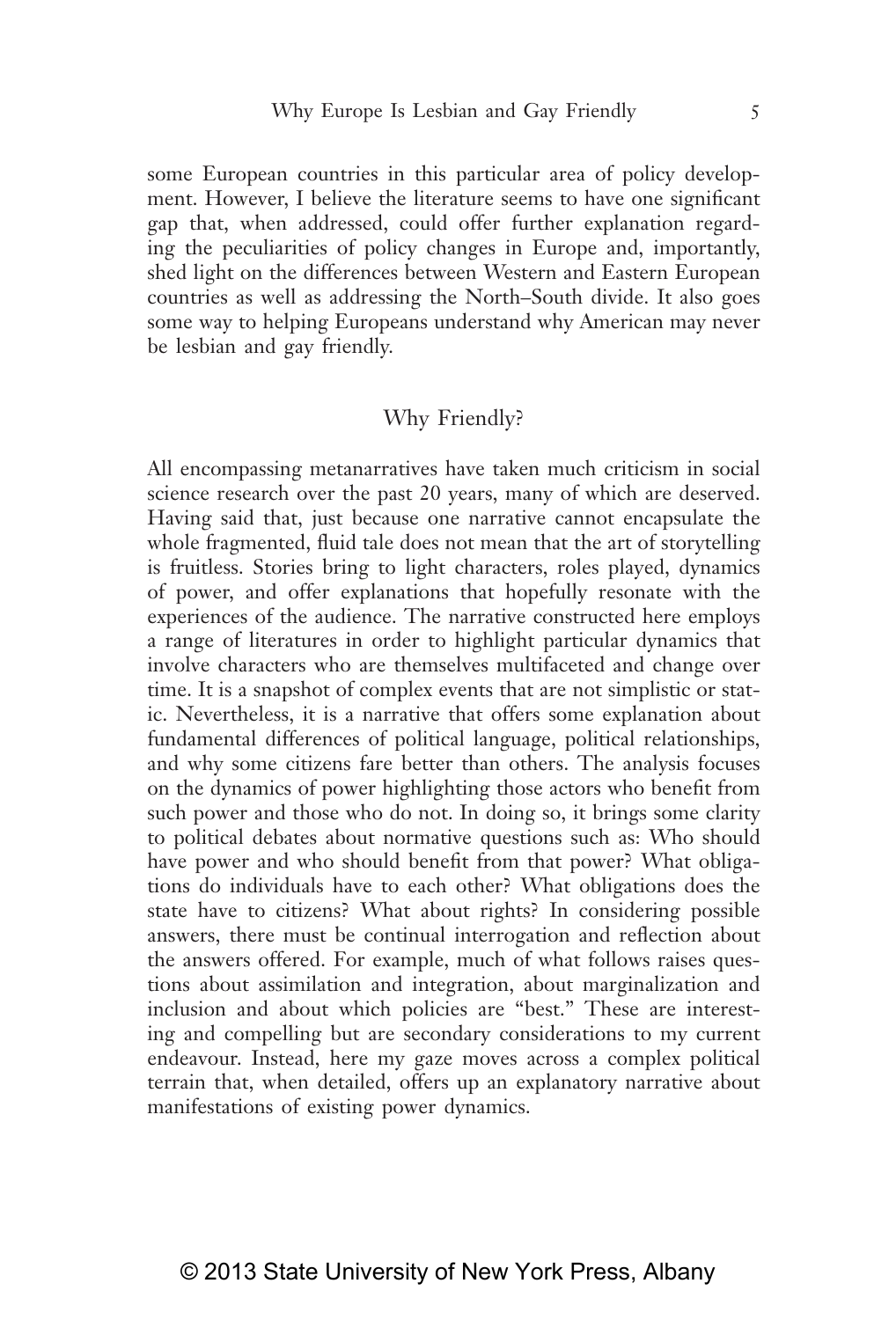As the question posed to me is normally in the context of policy and legislative change, the answer addresses these topics specifically. In doing so, much of the discussion focuses on aspects of governing and governance but also will touch on, for example, national or cultural explanations. Occasionally and where appropriate, it will include comments regarding the EU and implications of EU membership on national policy and politics. Neither discussions of particular nations nor the EU will assume governing states are monolithic actors. Instead, states are assumed to be varied according to national political culture, legislative remit, and administrative flexibility when engaging with "non-state" actors—recognizing, for example, that such constructed boundaries between "state" and "non-state" shift according to historical moment and political need.

My decision to limit this consideration to "lesbian and gay" is an attempt at accuracy rather than a desire to marginalize other possible identity labels. Policy language usually refers to "sexual orientation," "same-sex," or the more archaic "homosexual," but consistently the intention is to address a perceived hetero–homo binary. Across Europe there is an increasing awareness in policy and political discourse of the needs of transgender citizens but this often is positioned under an umbrella discussion of gender discrimination.14 Other sexual–political identities certainly have made a mark in the academy and queer/transgressive sociopolitical movements but, for reasons not unrelated to those outlined in this book, policy shifts have yet to offer formal recognition.

I have opted to denote formal recognition as "friendly" for two reasons. First, policy literature, particularly those produced by feminists, use phrases such as "women-friendly policy" or "familyfriendly policy" as a means by which to measure changes in policy and subsequent outcomes based on a binary gender rubric.<sup>15</sup> Some employ the spirit of this friendliness to consider possible policies that might lead to, in the words of Joni Lovenduski, a "feminization of politics."16 Such criteria considers to what extent a party or particular government (a) acts for women, (b) takes on women's concerns into policy, and/or (c) makes a difference to women's lives. Similar labeling can be found in sexualities studies broadly speaking, but these entail a range of research intentions, methodological approaches, and identity-related issues.17 For the purposes here, *friendly policy* acknowledges an increase in inclusivity and the recognition of specific needs of some lesbian and gay citizens through public policy.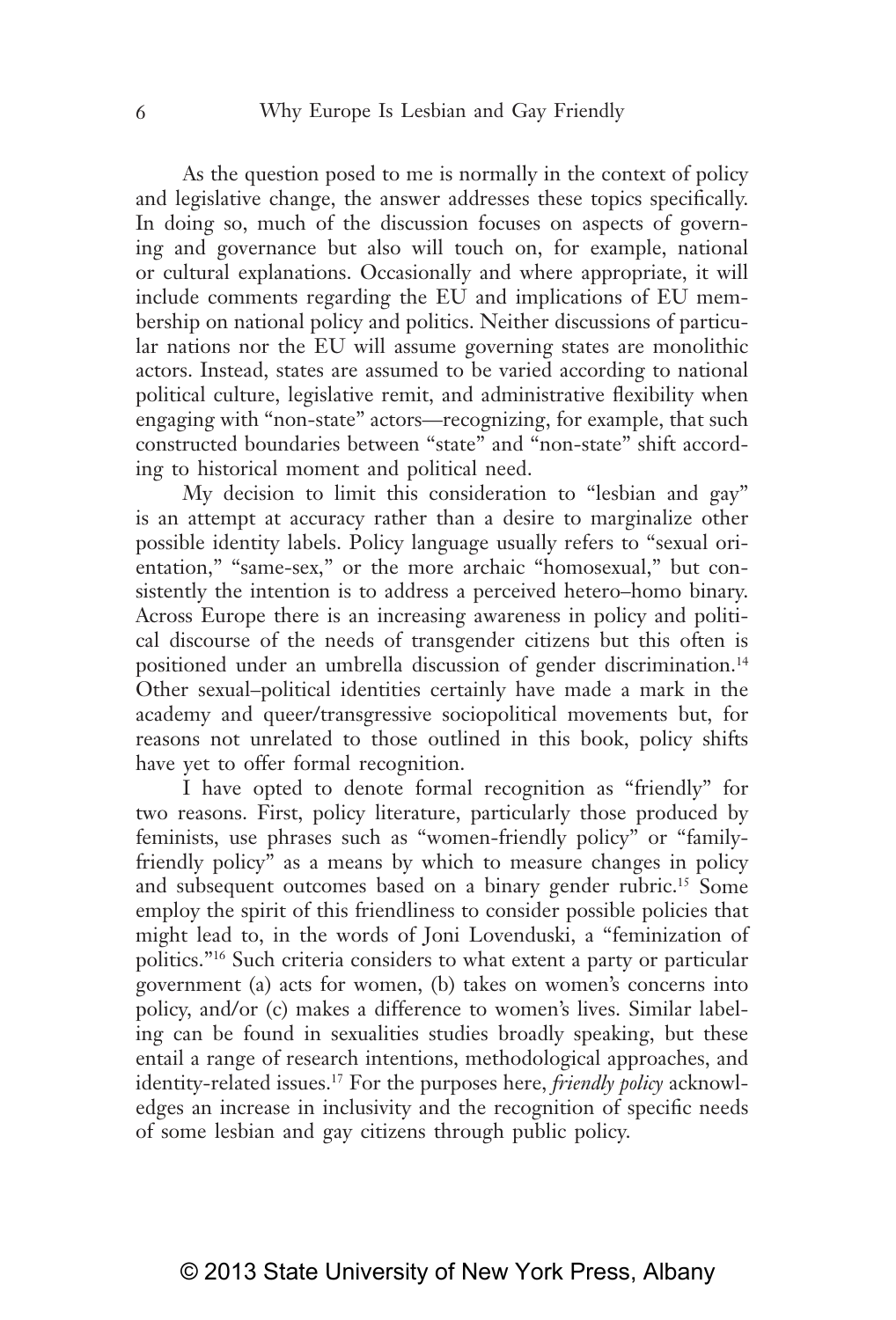Second, "friendly" is sufficiently fluid as to allow for comparisons and substantive difference. Friendliness may be an empathetic, mutual understanding of different positions and struggles. But it also can describe "Facebook friends" or those who publicly smile and wave without ever really knowing, or caring. Friendly may be slightly better than tolerating, but the depth and extent of the relationship remains unclear and fluid.18 Friendly policy does not imply depth of individual care or the lack of homophobia. In most European countries and, as detailed later in the United States, there are measureable changes in public attitudes on a range of policies. However, a change in attitudes alone does not explain the growth of policies recognizing the rights of lesbian and gay citizens. Positing the question in these terms does not necessarily imply that I consider policies in Europe, or the United Kingdom, as indicating a lesbian and gay utopia, but it does acknowledge some significant shifts away from, for example, criminalization.

Finally, even if one is perceived to be "friendly" that does not imply the sentiment is mutual. Some LGBT citizens are not satisfied with current rhetoric in policy and politics debates regarding constructions of sexual desire and identity categories. Most are all too aware of the extensive reach of the normative hand of the state in individual lives. Some see the expansion of policies, such as samesex marriage, as more inclusive, whereas for others such expansion invokes caution. Carl Stychin, for example, worries about the potential complacency or conservatism that may result from a law that includes gay men and lesbians but continues to normalize. Normalization can lead to political complacency. "Same-sex sexual communities," and I would add political science academics, "must themselves continue to be interrogated for their own exclusion and marginalizations (such as around race, gender, and social class)."19 There is a tension in LGBT scholarship between those who are comfortable with such interrogation, those who are not, and those who believe it to be the end in itself. Outside the academy, there are plenty of LGBTs who advocate "friendly" policies because they share in the values the policies articulate or just because it makes their lives more liveable. Other LGBTs disagree with, or are hostile to, such policies because they question the right of the state to limit transgressive behaviors or identities. In this investigation of friendly policies, I focus on the ways in which policies can make practical changes that makes some lives better, more liveable, while keeping a keen appreciation for caution and continual interrogation of assimilationist normativity.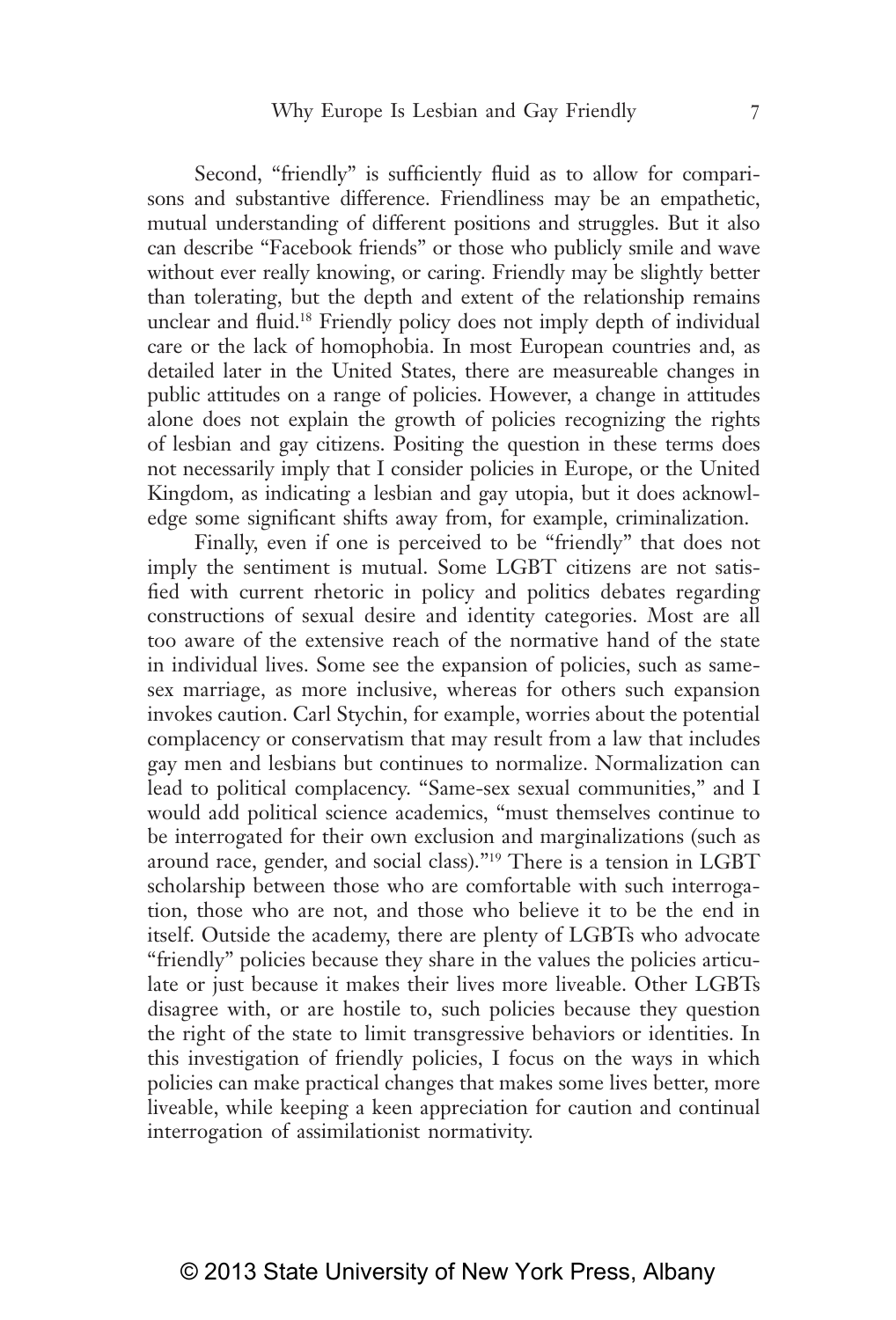### Constructing a Narrative

In constructing a narrative about the political economy of care, I bring together pieces of an academic puzzle that normally remained fragmented by disciplinary boundaries or diverse research trajectories. For example, in social and public policy there is proliferation of European comparative literature regarding religion, secularization, demographics, policy particulars, and welfare states. I have used various pieces of this comparative literature to inform my account here. Similarly, accounts of, to borrow a phrase from Anthony Giddens, *The Transformation of Intimacy*, or from Kath Weston, *Families We Choose*, or from a range research in the emerging field of "sexualities studies" offer compelling sociological insights about shifting understandings of family. Some of these appear to buttress my account. Finally, underpinning much of my analytical position is a feminism that consistently questions gender and family configurations, particularly unpicking the role of care in social and political relations. In weaving together a story that draws upon interdisciplinary research, undoubtedly I have overlooked a few particularities within arguments. Despite that loss, the narrative here attempts to negotiate complexity and fluidity sufficiently to locate an explanation of current lesbian- and gay-friendly policy in Europe.

This approach is inspired by Spike Peterson reflections on framing. Her research considered "three interacting, overlapping and coexisting economies—reproductive, productive, and virtual" (RPV) as a nuanced and indeed " 'realistic' framing for the study of political economy." Although I do not use her RPV framing specifically, I find her motivation for this approach academically compelling as it attempts to "shift our thinking away from the monological/positivist and narrow disciplinary orientations" and "rejects the separation of culture from economy, economics for politics, agent from structure or domestic from international politics"<sup>20</sup> For Peterson, "framing is cross-disciplinary, multi-institutional, multi-level and multi-causal"; it is a "mapping technique" "directing our attention to more features of globalization and illuminates linkages and relationships across an expanded terrain."<sup>21</sup> In considering aspects of the American welfare system, Anna Marie Smith has advocated a similar multisectoral approach to political analysis.22 Both Peterson's work and Smith's reflections have motivated the incorporation of various frames in this work as an attempt to acknowledge complexity, to map power relationships and to build strategic knowledge. Primarily, this piece brings together analytical frames at work across subfields of the discipline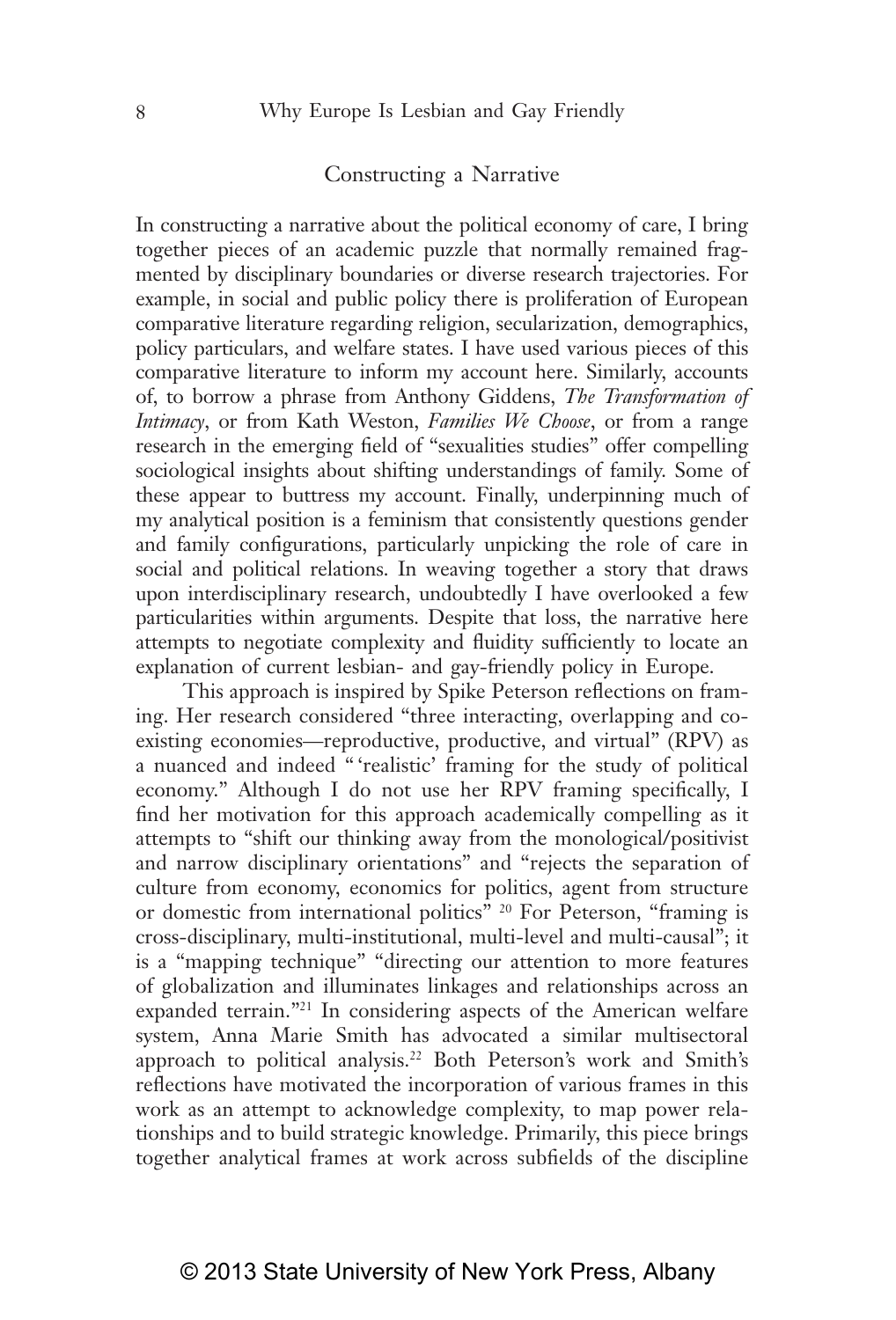of politics, including comparative public policy, political economy, feminist theory/politics, and religion and politics.

Therefore, in answering the question posed, I make comparisons between European countries and between European countries and the United States. The comparisons offered here are not crosscountry comparisons examining the particularities of policies. Most policy analysts acknowledge the difficulties of constructing such specific comparisons that fully capture the country-specific differences. In borrowing Peterson's framing approach, this work illuminates resonances across policy areas while explaining policy dissonance with sensitivity to national differences of politics and culture. This broad-brush approach is familiar to European comparative studies because, as Daly notes, "the comparative canvas is very large."23 In *Gender and the Welfare State*, Daly and Rake make a case for moving beyond the direct comparison of normative policy to consider the "complexity" of welfare as an "active site and source of adjudicating particular claims."24 One familiar route through the complexity of comparative work is the construction of "typologies." Developing helpful typologies to investigate exclusion has become a key method to understanding the positioning of women, racial and ethnic minority populations, as well as lesbian and gay citizens. For example, as mentioned, Waaldijk and Clapham's collection, *Homosexuality: A European Community Issue*, offers comparisons to outline the possible impact of EU on policy development.25 Beger likewise finds typologies helpful in working through the *Tensions in the Struggle for Sexual Minority Rights in Europe*. 26 Each of these tries to move beyond the rudimentary comparisons of data toward a typology that offers explanation as to why particularities and similarities exist. Examining this traditional approach does open up some lines of inquiry and facilitates, as noted in Chapter 5, a reconfiguring of comparative clusters based on similarities regarding how commitments to citizens' faring well and the resulting political economy of care help map power negotiations that facilitated the expansion of "friendly" policies.

Much of the comparative literature focuses on European "welfare states." This phrase is imbued with various meanings but generally it is employed to refer to the methods and means by which Western democracies guarantee or provide services to those deemed, by a range of criteria, "in need." As detailed in Chapter 2, the ways in which European states have governed welfare delivery has changed significantly over the past 50 years. Given these changes, I am less sure that the term *welfare state* remains an accurate description, so I try to avoid it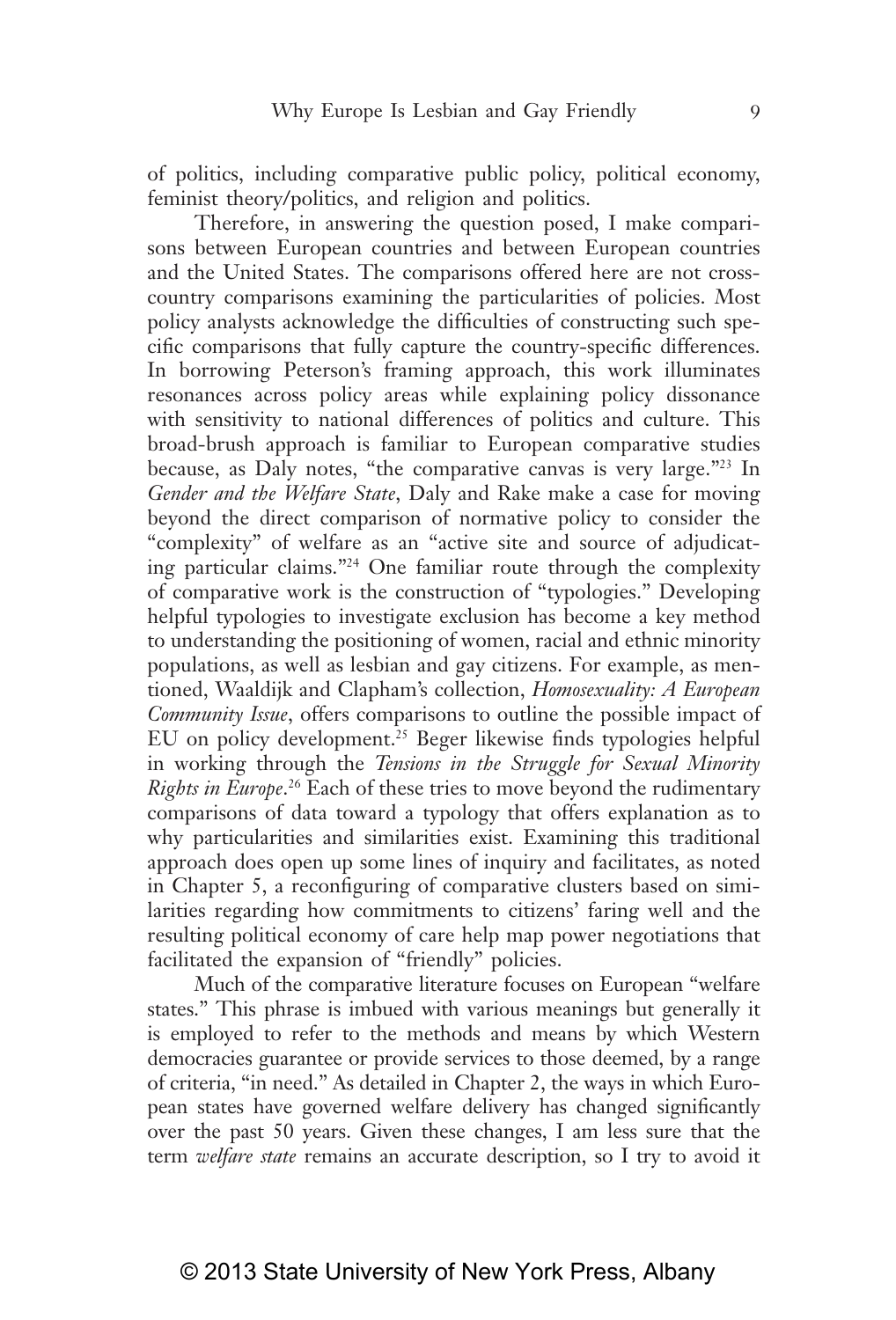here. European countries can be described more accurately as relying on a "mixed economy of welfare." This term reflects the mixed and fragmented nature of welfare provision in different countries, including the possible range of providers such as the state, family, private sector, and voluntary/faith-based sector. Additionally, the linguistic emphasis on the dynamics of the economy contextualizes an explanation of policies that now might be considered under a general umbrella of "welfare"—for example, those understood as "family policies."

Moreover, the invocation of the dynamic of the economy—in the cases considered here, a capitalist economy—highlights the way in which welfare, or the state's duty to ensure citizen's can fare well, is itself a commodity. Esping-Andersen described the way in which capitalism turns all aspects of life into "commodities" that can be packaged, bought, and sold (e.g., health, education leisure, and how people's access to these goods depends on their ability to pay for or buy them).27 Finally, the term *mixed economy* does not necessarily rely on a construction of the state as a monolithic actor. Instead it can provide space for an anti-essentialist perspective of "the state"—a recognition of the fluidity of movement, particularly of elites, inside and outside the bureaucratic apparatus of governing. As the dynamics embodied in "a mixed economy of welfare" sit at the heart of this particular narrative, more detailed discussions follow in other chapters.

Finally, the term *welfare capitalism*—the relationship between capitalism and the emergence of state welfare interventions—has a rich and deep history in post-World War II European countries. I sketch some of that history in the chapters that follow, noting specifically how that history engendered a commitment on behalf of many European nation-states to ensure that citizens fare well. This tradition has changed significantly to a mixed economy where there is explicit recognition of the various actors involved in care provision as well as the political and cultural power of each. So in order to broaden the familiar comparative frameworks of welfare-capitalism or the mixed economy of welfare, I focus discussion on the various providers of care.

## What Does It Mean To Care?

In her ground-breaking book, *Moral Boundaries*, Joan Tronto argues that:

## © 2013 State University of New York Press, Albany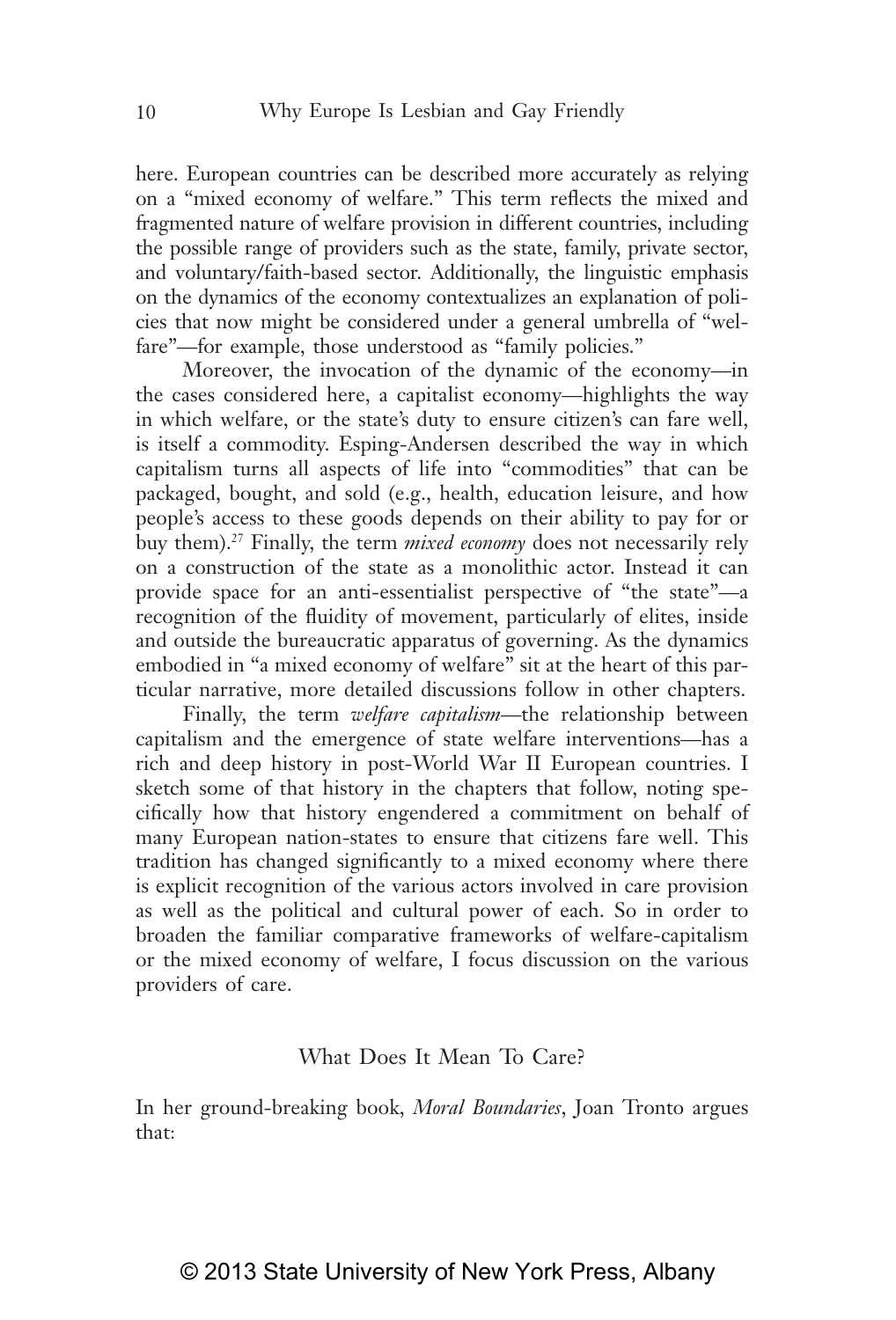Caring is a species activity that includes everything that we do to maintain, continue and repair our "world" so that we can live in it as well as possible. That world includes our bodies, our selves, and our environment, all of which we seek to interweave in a complex, life-sustaining web. . . . The practice of care describes the qualities necessary for democratic citizens to live together well in a pluralistic society . . . [care makes] citizens more thoughtful, more attentive to the needs of others and therefore better democratic citizens. . . . Care is a central concern of human life.28

Tronto outlines the virtues of care as attentiveness, responsibility, competence, and responsiveness.<sup>29</sup> Across the social sciences, others have conceptualized care in various ways: Leira understands care as "loving, thinking and doing"30; Gilligan originally claimed a "different moral voice" of those, primarily women, that provided care<sup>31</sup>; Thomas outlines seven dimensions of care: identity of providers/recipients, relationship between them, economic characteristics of relationship, labor of care, social content of care, social and institutional setting of care.32 These, however, focus on the interpersonal or psychological aspects of care. Echoing Tronto, Bubeck emphasizes the need to link social justice and care: "care is a deeply human practice and certainly more basic than production, exchange or contracting, or engaging in one's life projects: in suitable conditions, humans can exists without any of these. . . ."<sup>33</sup> Similarly, my concern here is the role care plays at the foundations of our political and economic life.

Tronto asserts that care is a central concern of human life and then argues that an ethic of care would provide better conceptual foundation for political ideology than, for example, an ethic of justice. Tronto's work challenges the prioritizing of justice within liberal political theory and offers a different approach to thinking about citizens in a democracy. Likewise for Held, the ethics of care challenges liberal individualism and focuses on the relationality of citizens.34 Although similar theoretical questions are beyond the confines of the narrative of this book, I share their assertion that care as a central element of human life—at some point we all need to be cared for and may find ourselves providing care directly or indirectly—and investigate how recent political and economic dynamics of care provision have opened up possibilities for lesbian-and gay-friendly policies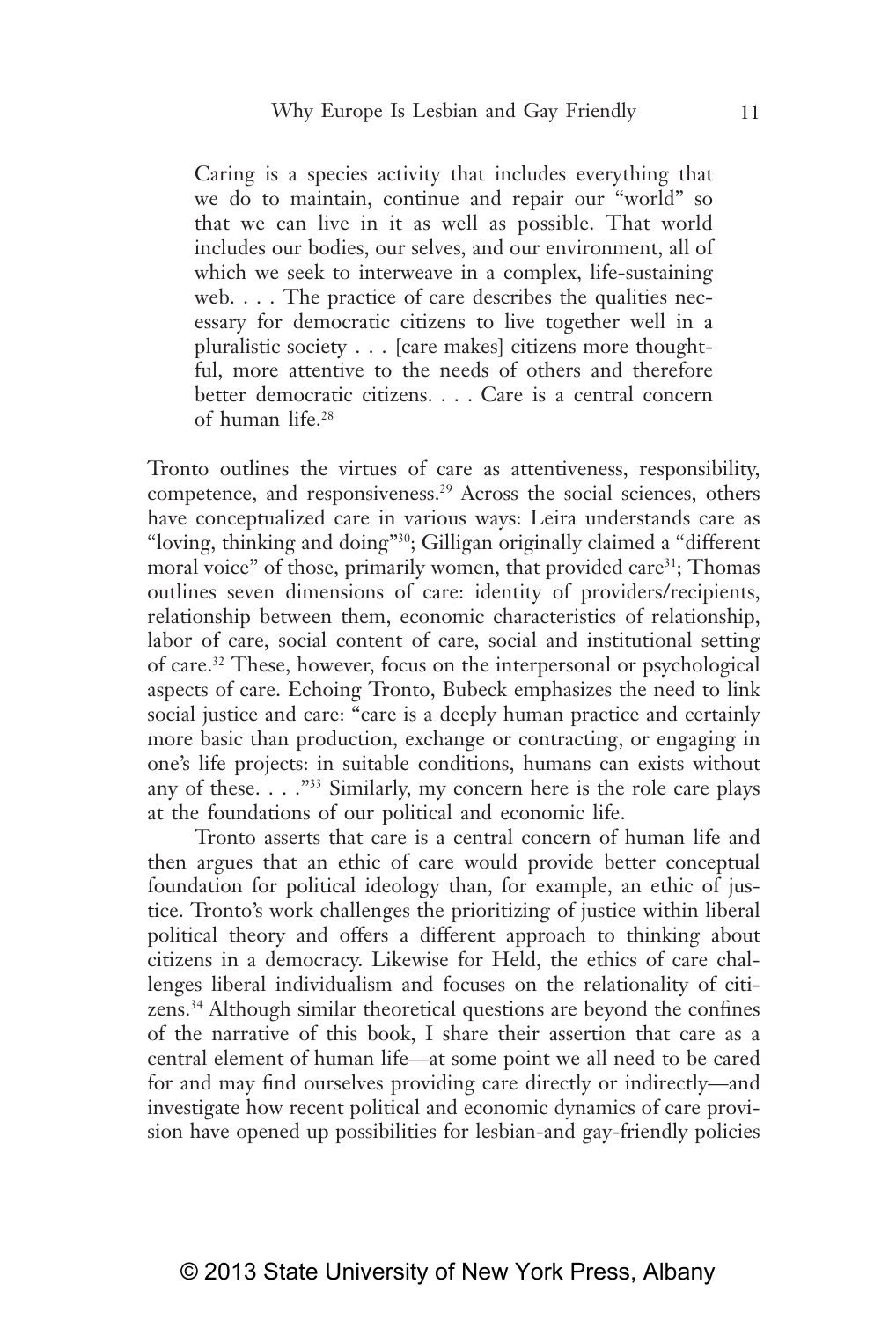in many European countries. Care is a central concern of political and economic life and the inspiration for this approach comes from my readings of work by Mary Daly and her co-authors Jane Lewis and Katherine Rake. These works make a strong case for employing care as a tool of analysis, specifically to consider the political economy of care as offering an alternative perspective to comparative welfare policy discussions. The political economy of care, according to their work, refers to "how care as an activity is shaped by and in turn shapes social economic and political processes" where care as an activity sits at the "intersection of state, market and family (and voluntary sector) relations."35

Feminists have led the charge in developing care as an analytical lens. Feminist policy literature has asked critical questions regarding, for example, the public and private; the domestic division of labor; the gendered nature of both public and domestic caregiving.<sup>36</sup> Such academic insights have opened the door for informed policy debates in areas such as gender mainstreaming. However, to my eye, this deployment of care is limited in focus. Taking gender as the determining factor in care analysis has mired much of the literature at the intersection of binary constructions of gender and, in particular, heterosexual negotiations of care. For example, Yeates calls attention to paid and unpaid labor: "it is this insistence on care as labour, the strong connections between productive and reproductive labour and gendered social relations of welfare that have particular resonance of political economy analyses of the welfare state."37 I agree. But that is not the end of the story, or the only story. This is only one example of many in which mainstream feminism—of either the liberal or more socialist varieties—equates questions of care with questions about gender relations.<sup>38</sup> Undoubtedly it is, and given the predominance of heterosexuality, it is unsurprising that this is the focus of the majority of academic work. However, here I want to think outside that particular box.

Again taking Daly's work as a starting point, I want to further develop the potential of a care analysis. Care, for Daly, is a "policy good with two core sets of interests: those of the person experiencing the set of needs embodied in care and the actor(s) who seeks or is assigned to satisfy those needs."39 Intervention by the state is "precarious" because of the amount and variety of care needs and the difficulty in ensuring appropriate responses public policies will "connect in fundamental ways with values and norms and the organization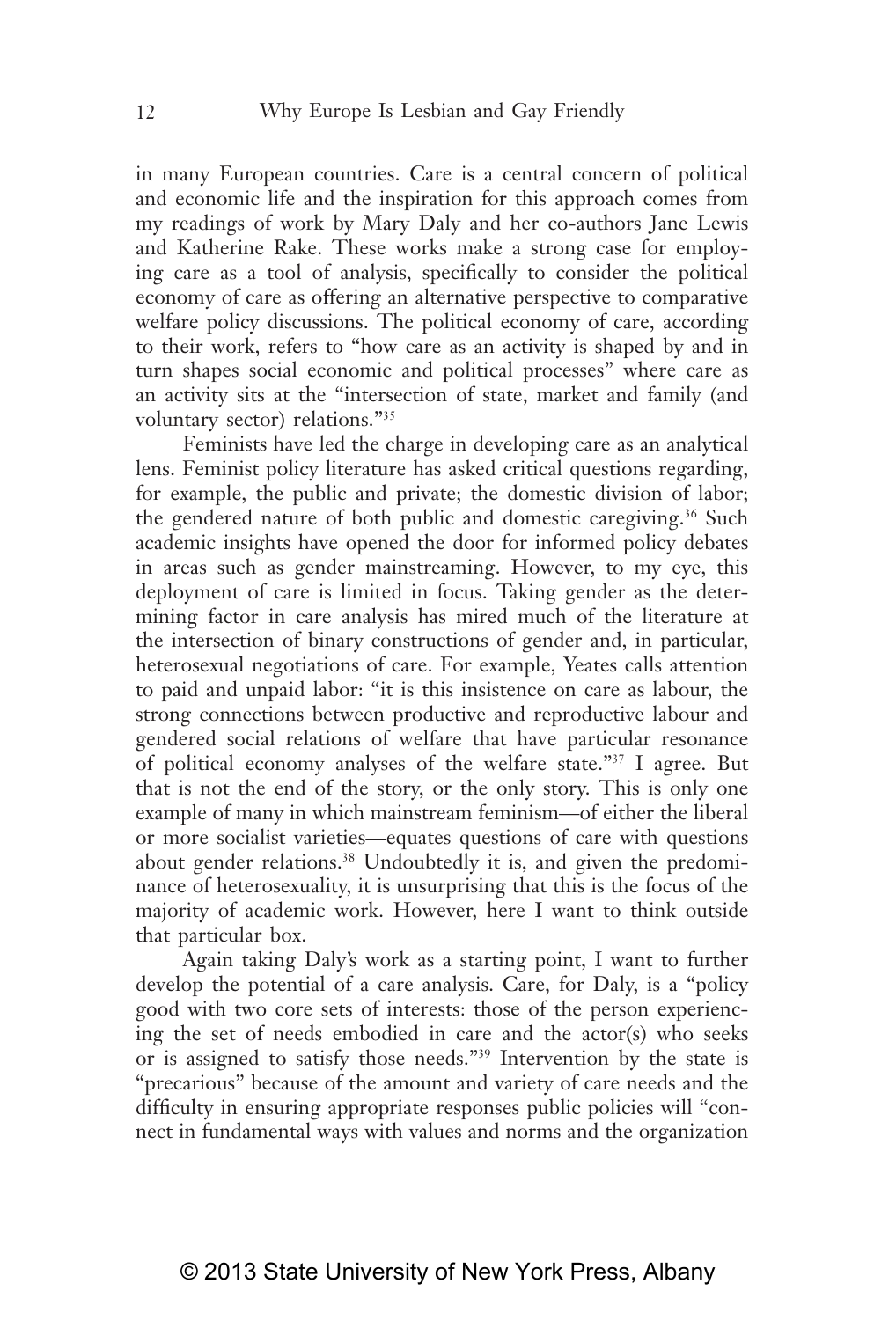of society" and in considering the "likely implications of a range of provisions" different policy options will have "different strengths and weaknesses."40 However, state welfare policies are not the full extent of care. Daly and Rake explain: "while the state may provide supports and services and regulate the conditions under which care is undertaken in the public realm" most care is provided informally in families and communities.<sup>41</sup> When states intervene in care provision, Daly observes, "They are altering the division of labour, cost and responsibility among the state, market, voluntary/non-profit sector and family."42 Considering the various aspects of the political economy of care facilitates a better understanding of how such state intervention into the dynamic of care alters the investment of other care providers. Given the normative power of the state, such interventions "influence the meaning and composition of different roles."43 Employing the lens of the political economy of care takes the gaze beyond considerations of welfare and family policy in order to see that "the concept of social care is not exhausted by its utility for a gender-focused analysis."44

Moreover, such an approach enables a consideration of the trajectories of change and the interrelations of the actors, or investors, in the provision of care. Daly and Lewis observe that "if care is becoming increasingly problematic given that the demand for it is growing at a time when the supply is diminishing, welfare states play a crucial role in mediating the dilemmas just as care creates new dilemmas for welfare states."45 So at least one of the benefits of this approach is that it sets state interventions in a wider context of care as a central human need and the variety of ways in which that need can fulfilled. An analysis of the political economy of care has the potential to widen the research gaze to include the multitude of ways in which various investors negotiate care and the power dynamics of this negotiation beyond just the familiar rubrics of the welfare state and the division of labor in the heterosexual family. For example, considering the political economy of care enables an understanding of the transgressive potential of the state to redefine aspects of care, such as the family, when necessary to meet other political or economic goals. It sheds light on the potential to capitalize politically on the way in which the needs of welfare force the state to construct alternative settings for care (e.g., children's care, elderly care, hospitals/hospices, housing shelters, etc.) and to recognize alternative sources for care (e.g., voluntary/faith-based sector as well as non-heterosexual families).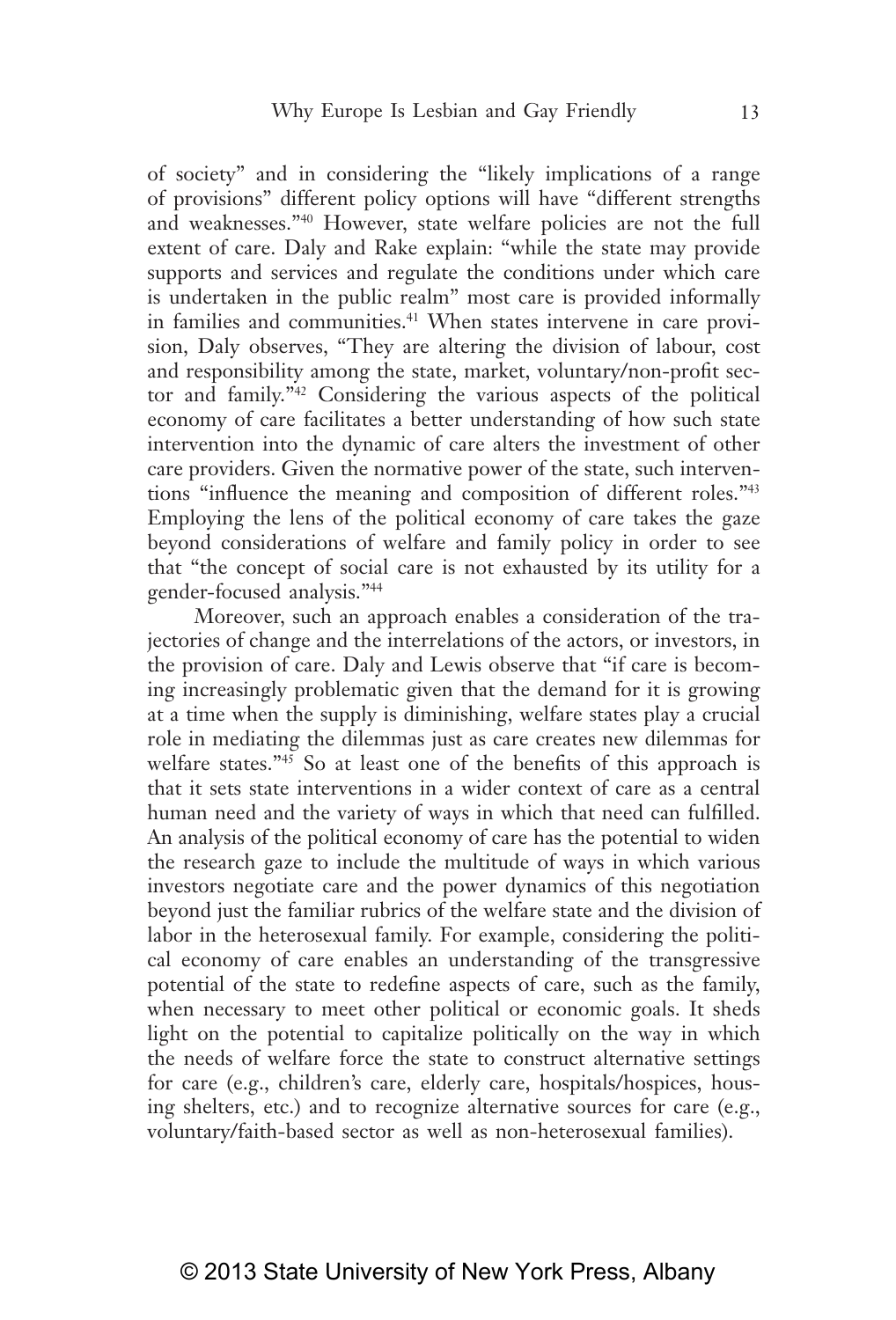Striking a balance between skepticism of normativity and optimism of transgressive potential is important. This is evident in not only mainstream feminist literature but also in lesbian and gay critiques of traditional family policy. Diane Richardson argues that the "normal" citizen is constituted by the state as heterosexual and that heterosexuality serves as a basis for full citizenship.<sup>46</sup> Her cautionary tale about "desiring sameness" rests on a recognition of variety and difference and a lament that social rights may be extended only to those lesbians and gay men fitting a norm.<sup>47</sup> Richardson offers a much-needed reminder that a victory for some is not a victory for all. Her warning about the potential for heterosexual normativity within social policy is echoed in much of the debate over same-sex marriage literature that warns against assimilationism or "virtual normalcy."48 At the same time, the empirical studies produced by Weston<sup>49</sup> and Weeks, Heaphy, and Donovan<sup>50</sup> detail the variety of networks of care that define the lives of lesbians and gay men. Expanding the definition of "family" provides real economic and social benefits for some gay and lesbian citizens (and their children) and in doing so goes some way to disrupt the heterosexual monopoly on family policy.<sup>51</sup> There is a complexity within the literature regarding the extension of "family policy" to include lesbians and gay men.<sup>52</sup> Although it is important to acknowledge the complexity of the analysis and possible political motivations, most would agree that such policy extensions are, on some level, a recognition of networks of care. As Daly and Lewis note that the potential of an analysis of the political economy of care is in "its capacity to capture trajectories of change in contemporary welfare states" in considering various investors in care one can see the "state assumes a central role but shares the limelight as (just) one agent of change."53 There are other agents of change, and many resisting change. The narrative here attempts to capture that complexity as it manifests itself in the dynamics of care provision.

#### *Who Cares?*

Inspired by Peterson's and Smith's approaches, the narrative here employs a multisectoral frame to consider the political economy of care in order to answer the question "Why is Europe lesbian and gay friendly?" The answer hinges on determining who cares: Who exactly is providing care, and what investment do some have in maintaining the current supply of care or what investment do others have in

## © 2013 State University of New York Press, Albany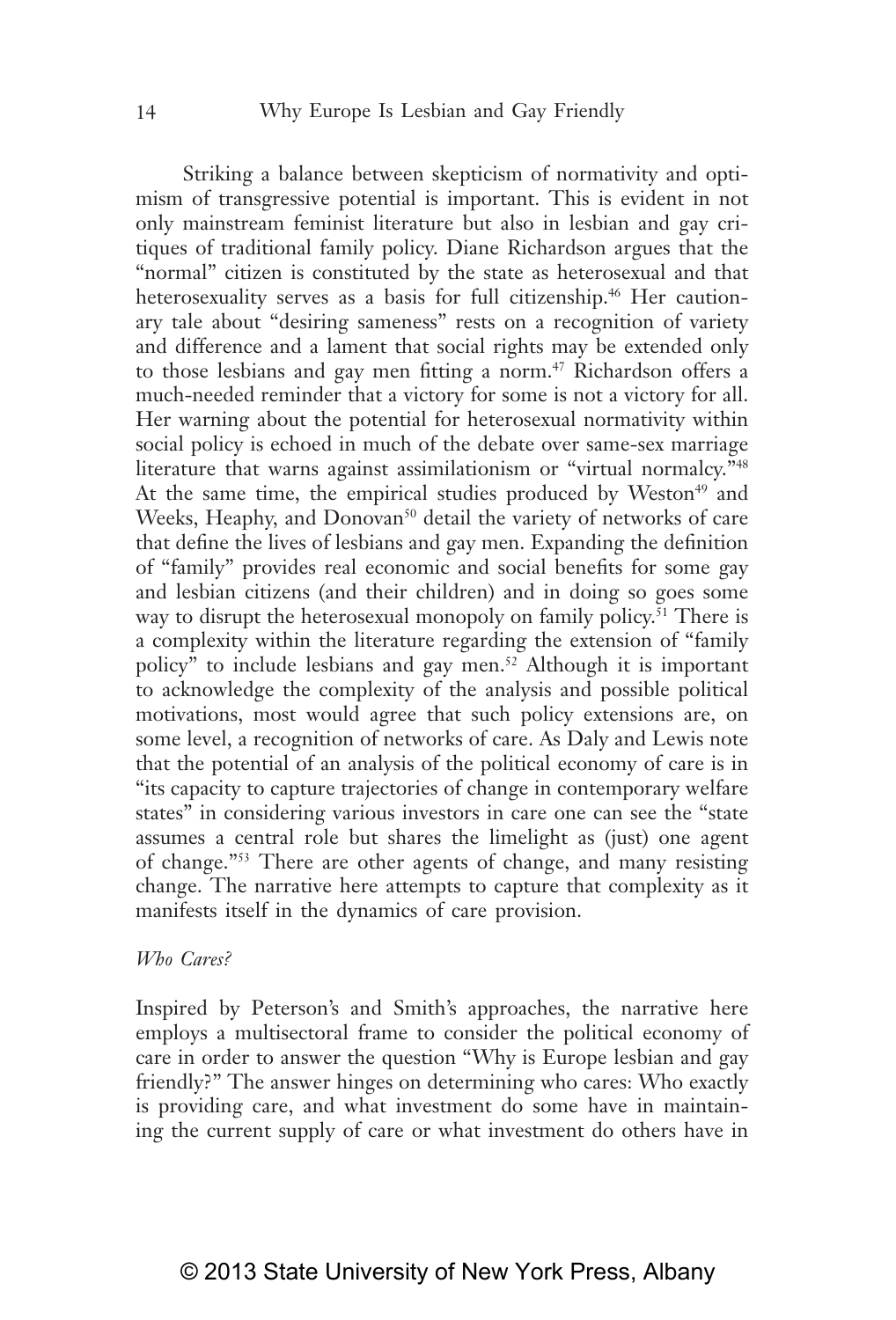becoming care providers recognized by the state? Care is provided by a combination of sources: the self, family, state and voluntary/faithbased sector. When one of these cannot supply care, others will need to do so, and in each particular scenario, there are consequences: for distribution of power; for gender normativity; for economic activity; and for the privilege of some over others. In many European countries there was a perfect storm: a moment of history where various elements of care provision interacted in such a way in enough places at the same time as to open the door to the possibility of redefining possible sources of care; a moment of thinking outside the care box that led to the most significant shift in care policy, and family policy, and citizenship, and inclusion, in contemporary history. This subsequent configuration of care established a discursive context that began to change hearts and minds just enough for people to see beyond the boundaries of heteronormativity and understand, in the words of Joan Tronto, that "care is a central concern of human life."

The next chapter focuses on the shared values that underpin welfare in Europe based on: the post-World War II consensus; the subsequent restructuring of welfare due to the demands of economic efficiency; and the relationship between economic interdependency and welfare policies. The final section opens discussion about the social inclusion of lesbian and gay men by considering policy advances and limitations within the rubric of the EU. The aim of the chapter is to map a genealogy of a consensus about the value of welfare to Europeans.

In Chapter 3, I continue this consideration of welfare values, picking up specifically on the relationship between Christianity and welfare provision in Europe. First, I consider European secularization and explore Norris and Inglehart's claim that secularization is largely a security issue. Next, I look at the way in which Christian values inform welfare provision, for example, through the role of the faithbased/voluntary sector. This consideration includes an examination of the way in which faith-based/voluntary agencies are large providers of care across Europe and the ways in which Christian values have been a driving force in determining state-based care provision. Finally, I employ this literature as another element of an overlapping, multisectoral frame that enables comparisons of lesbian and gay friendly policies across some European countries.

Chapter 4 turns to a particular aspect of the contemporary political economy of care: "a care crunch." The term *crunch* focuses on the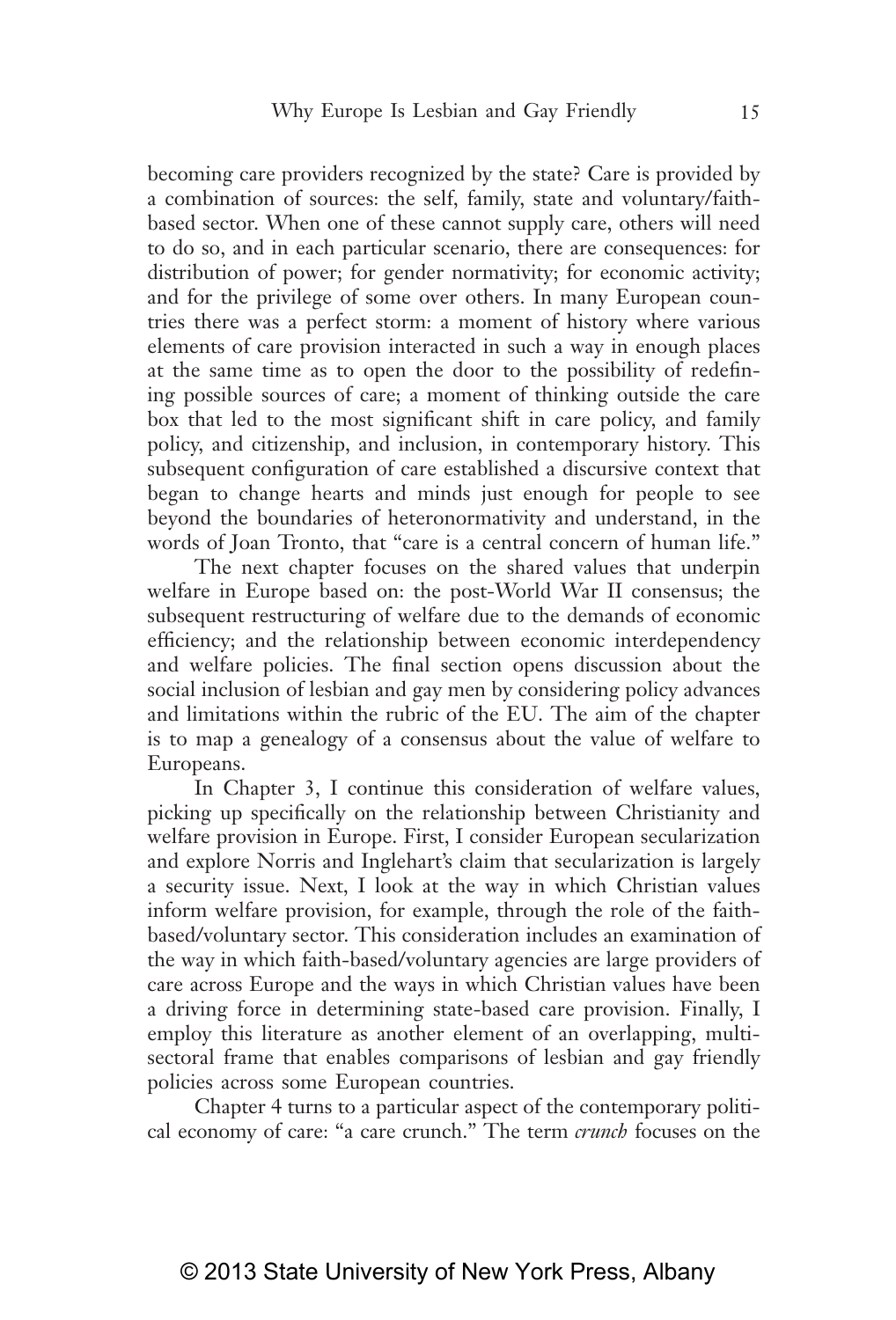complexity of the ongoing management of the mixed-economy model alongside significant demographic and cultural changes. My intention is to demonstrate how the political economy of care interweaves a commitment to care with Christian care values. I accomplish this by highlighting another institutional source of care: the heterosexual family. The first section focuses on how the political economy of care has rested on heteronormativity. States rely on the heterosexual nuclear family as the primary source of care and, due to demographic and cultural shifts, this monolithic model of family no longer reflects the variety of intimate sources of care. Changing family relations have exposed the risk for relying on one family model for care and subsequently begins to explain why some European states are reinterpreting definitions of family in order to expand and access potential reservoirs of care. In short, European countries have a commitment to care, and in order to fulfil that commitment some have become more reliant on faith-based voluntary agencies, others have began to reconfigure the working definition of family in order to extend the number of citizens who can potentially care for one another without recourse to the state. This contemporary dynamic of welfare-capitalism's political economy of care has created opportunities for lesbian-and gay-friendly policies in many European countries. The second section briefly considers the dynamics of specific political economies of care in a few countries. Of course, each case reflects political histories and normative cultural values. Nevertheless, we can locate similarities in each that contextualize the emergence of lesbian- and gay-friendly policies.

The penultimate chapter brings into the analytical frame the dynamics of citizenship. As a fundamental element of democracy, theories of citizenship attempt to describe the relationship between individuals and their collective representatives, broadly defined as "the state." If the state has a role to ensure that citizens can fare well, then one key step of that process is to clarify the lawful beneficiaries of social care policies. In the words of Bryan Turner: "who gets citizenship clearly indicates the prevailing formal criteria of inclusion/ exclusion within a political community and how these resources following citizenship membership are allocated and administered largely determines the economic fate of individuals and families."54 Who counts as citizens matters: It matters because the state bestows political and economic benefits to citizens.

This chapter contextualizes the extension of lesbian- and gayfriendly policies within a political economy of care, which became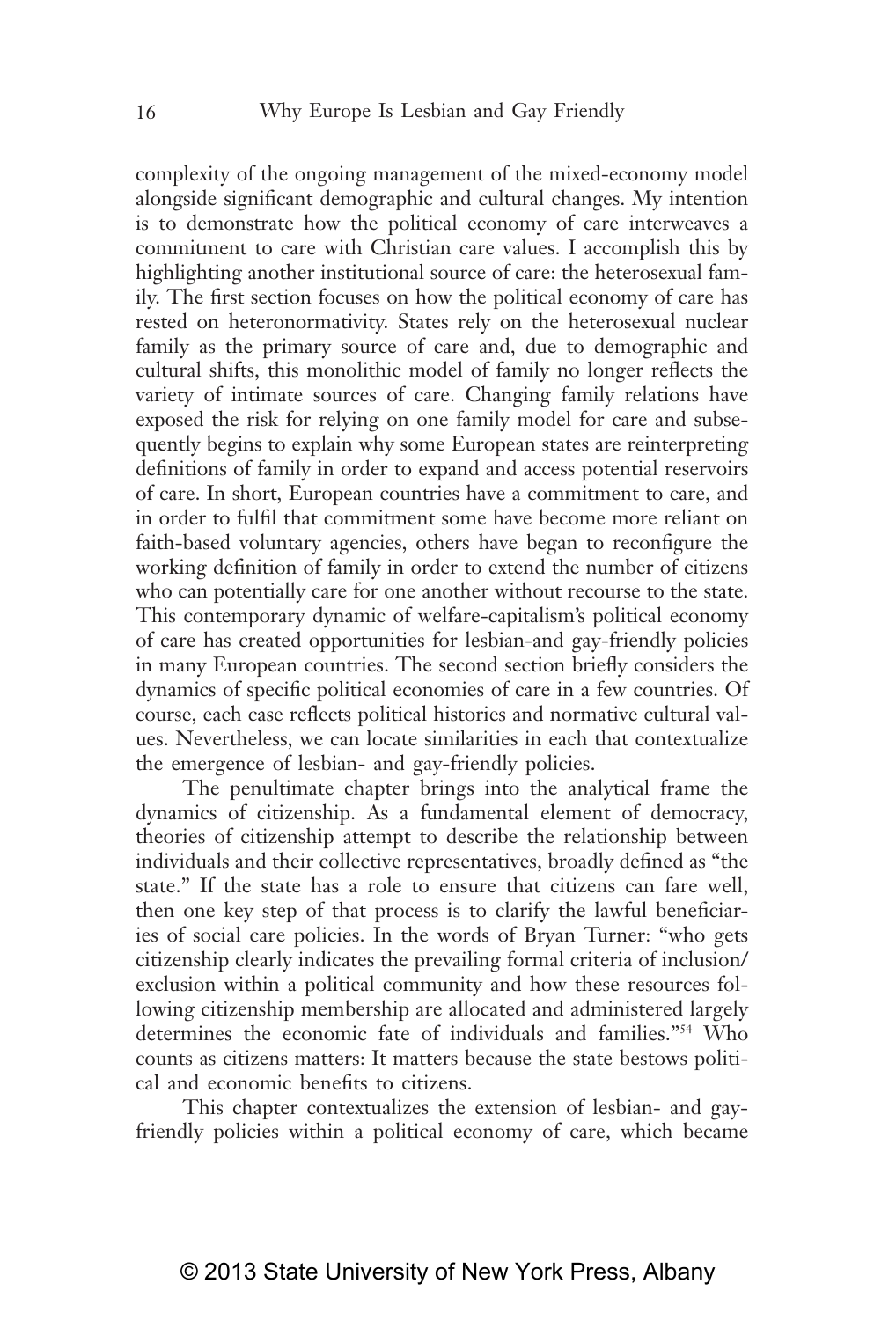increasingly reliant on active citizens. Although caring has not always been recognized as a "public service" or a "civic virtue," arguably one of the outcomes of feminism has been to highlight the importance, economically and socially, of those providing care. It may be private, unpaid, altruistic, familial, and beyond the gaze of the state but individuals who provide care are, at least in a welfare capitalist system, providing a service to the larger community and the state. Regardless of one's motivation—values, altruism, or obligation—the outcome of such care is that it lessens the state's responsibility to vulnerable citizens and subsequent financial burden. The linguistic shift to active citizenship gave a new "speakability" to the care taking place in non-heterosexual "kinship networks" and "same-sex intimacies."55

Toward the end of *Rethinking Citizenship,* Roche writes that in recognizing the context of global economies, regional and world citizenships, and "post-industrial and post-national dynamics," the "political and moral complexity of social citizenship" needs to be better understood.<sup>56</sup> A similar sentiment can be seen motivating recent works by Robert Putnam regarding the extent and context of American voluntarism.57 A better understanding of the political and moral complexity of social citizenship in Europe, particularly Western Europe, and in America is one outcome of my explanation of why Europe is lesbian and gay friendly. Having mapped key aspects of policy developments in European countries, the final chapter turns to the American context. The narrative does not rely on the increasing literature on judicial rulings, voting patterns on lesbian and gay issues, nor on the rights-based discourse that defines political strategies. Instead, in keeping with the academic terrain of this investigation, I consider what an analysis of the political economy of care, for example the characteristics of social citizenship as manifested in faith-based agencies providing care, can tell us about the hostility toward recognizing lesbian and gay care relationships.

The conservative backlash against Roosevelt's New Deal and the rise of the Christian right and rhetoric regarding the family led to strictly defined, regulated, and controlled welfare policies toward "the family."58 The Christian social conservative financial and ideological investment in care provision and regulation has particular consequences for lesbian and gay politics and policy. I argue, much to my own disappointment, that the United States will never be lesbian and gay friendly, at least not for the same reasons as some European countries are. Lessons from both the civil rights movement and the